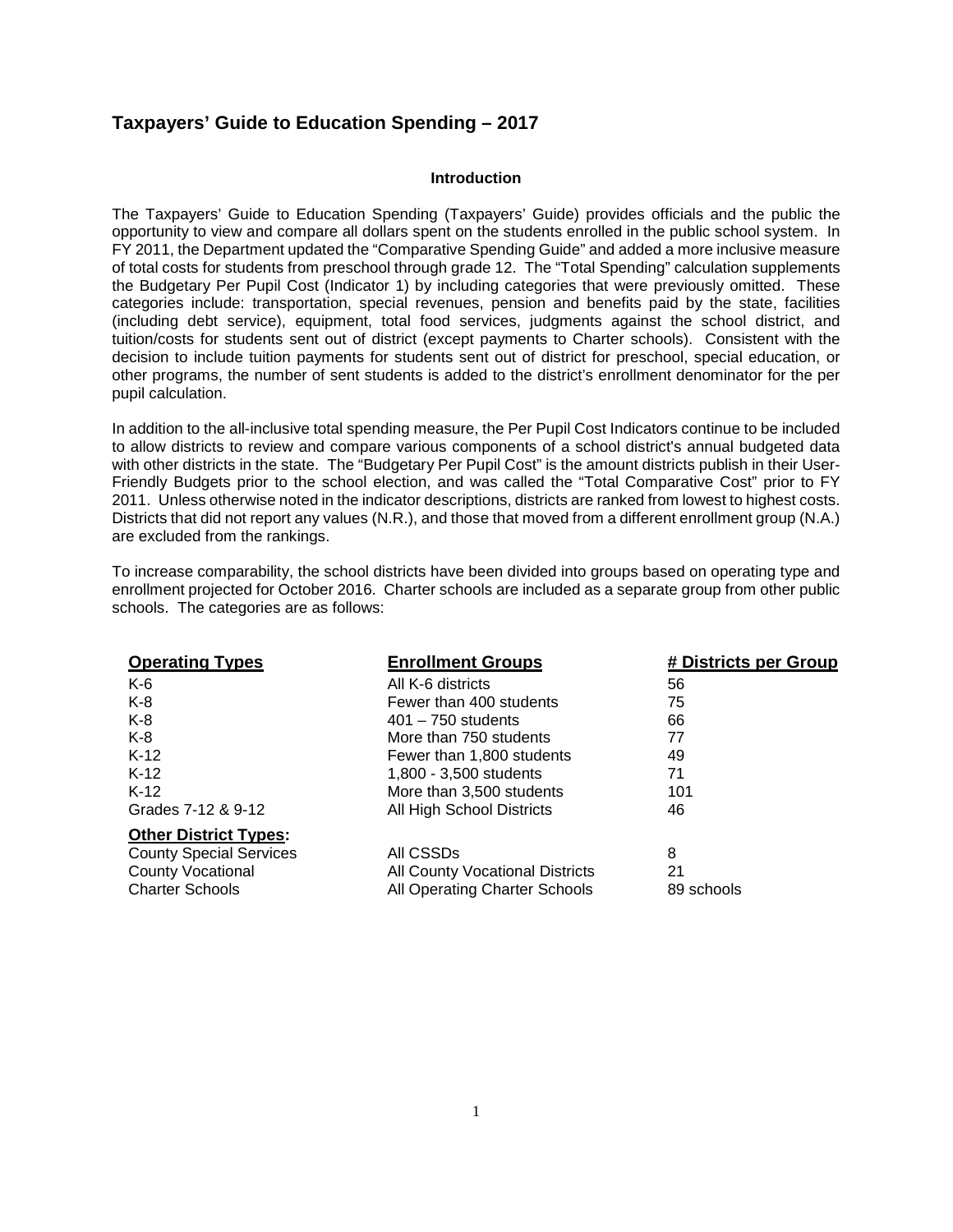# **Total Spending Per Pupil**

**[Total Spending Per Pupil](http://www.state.nj.us/cgi-bin/education/csg/17/csg1a.pl?string=%20&maxhits=1000)** was first developed in FY 2011 to provide a more comprehensive representation of school district expenditures, since the former per pupil measures excluded some significant cost categories. This variable uses a larger enrollment number, including all students for which the district is financially responsible. The Total Spending measure adds the following items to the costs already included in the Budgetary Cost (Indicator 1):

1. pensions and social security payments made by the state on behalf of districts;

2. transportation costs (including students transported to nonpublic and charter schools);

3. judgments against the school district;

4. all food services expenditures (including those covered by school lunch fees);

5. capital outlay budgeted in the general fund (facilities and equipment);

6. special revenues supported by local, state, and federal revenues (such as preschool, IDEA, and Title I);

7. payments by the district to other private and public school districts for the provision of regular, special, and preschool education services (charter school students and their associated costs are only included in the charter school in which they are being educated).

8. debt service for school debt; and

9. an estimate of the district's share of the debt service that the state is paying for school construction bonds issued for school construction grants and School Development Authority projects.

The number of students sent to other entities (except charter schools) is added to the district's average daily enrollment in order to calculate the per pupil expenditure. It should be noted that sent students and their associated costs are included in the per pupil cost of both the sending district as well as the school where the student is actually being educated. Therefore, it is not appropriate to sum all districts' total expenditures, as this would overstate the aggregate cost. This variable is calculated using audited (actual) data since some of the additional categories are not available in districts' budgets. Two years of data are provided for comparison.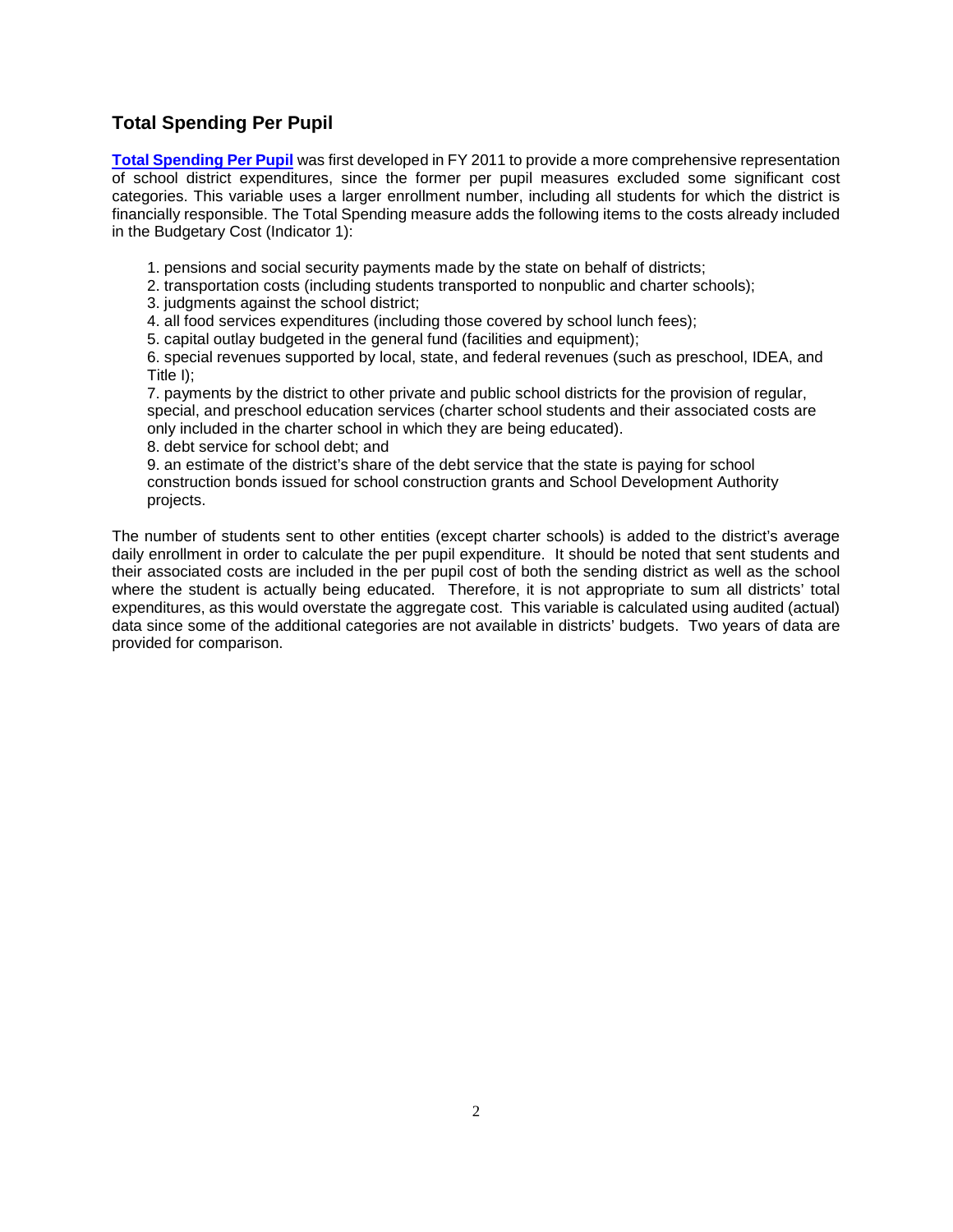# **[Vital Statistics Section](http://www.state.nj.us/cgi-bin/education/csg/17/csgvital2.pl?string=%20&maxhits=1000)**

The **Vital Statistics Section** is a summary of the most recent audited financial data, with relevant staffing and student information. The statistics are derived from data collected by the Department for the 2015-16 school year. The total spending per pupil represents the 2015-16 per pupil expenditures as detailed in the Total Spending Per Pupil description.

The percentage breakdown for total revenue sources is derived primarily from district reported audit summary data (2015-16), as certified by the districts' independent auditors. Debt service revenues for Type I districts were taken from district submissions to the state's debt service data collection. For this summary, each district's revenues were attributed to one of five possible revenue sources: state, local, federal, tuition, use of fund balance, and other. State sources include all state aid revenues in the general fund, special revenue fund, and debt service fund. Local sources, raised through local taxes and fund balance (surplus), include revenues from both the general fund and debt service fund. Federal sources include revenues in the general fund as well as special revenues. Tuition revenues are those received from other school districts or individuals (includes tuition for preschool and academic summer school programs).

Staffing ratios are derived from enrollment data from the October 15, 2015 actual enrollment counts in the Application for State School Aid with classroom teacher, educational support, and administrative personnel coming from data collected from the districts in the Fall Certificated Staff Report. In the Fall Certificated Staff Report, districts provide the department with information regarding each employee who holds a certificate issued by the State Board of Examiners, including total salary and, for staff with multiple job assignments, an allocation of time spent by job description code. The job code information is used to calculate three staffing ratios for the vital statistics report - students to classroom teachers, students to educational support, and students to administrative staff. For these ratios, teachers include certificated instructional staff who provide actual classroom instruction, and "support staff" includes educational support services positions such as counselors, librarians, nurses, child study team members, and other educational support services personnel. Administrative staff includes job codes for chief school administrator, assistant superintendents, school business administrators, principals, assistant principals, supervisors, coordinators, and directors. Non-certificated personnel in each of the three categories (such as aides or clerical support) are not included in the calculations.

The last column in the **Vital Statistics Section** includes the percentage of students in the district who are classified for special education services, regardless of placement or the quantity of required accommodations. The percentage includes all students for which the district is financially responsible – whether they are mainstreamed, placed in self-contained classes, or sent out of the district. The intent of this statistic is to provide some perspective on the potential impact of special education pupils on the overall cost per pupil when comparing districts.

The last row in the **Vital Statistics Section** displays a statewide summary for the vital statistics that are presented above at the district level.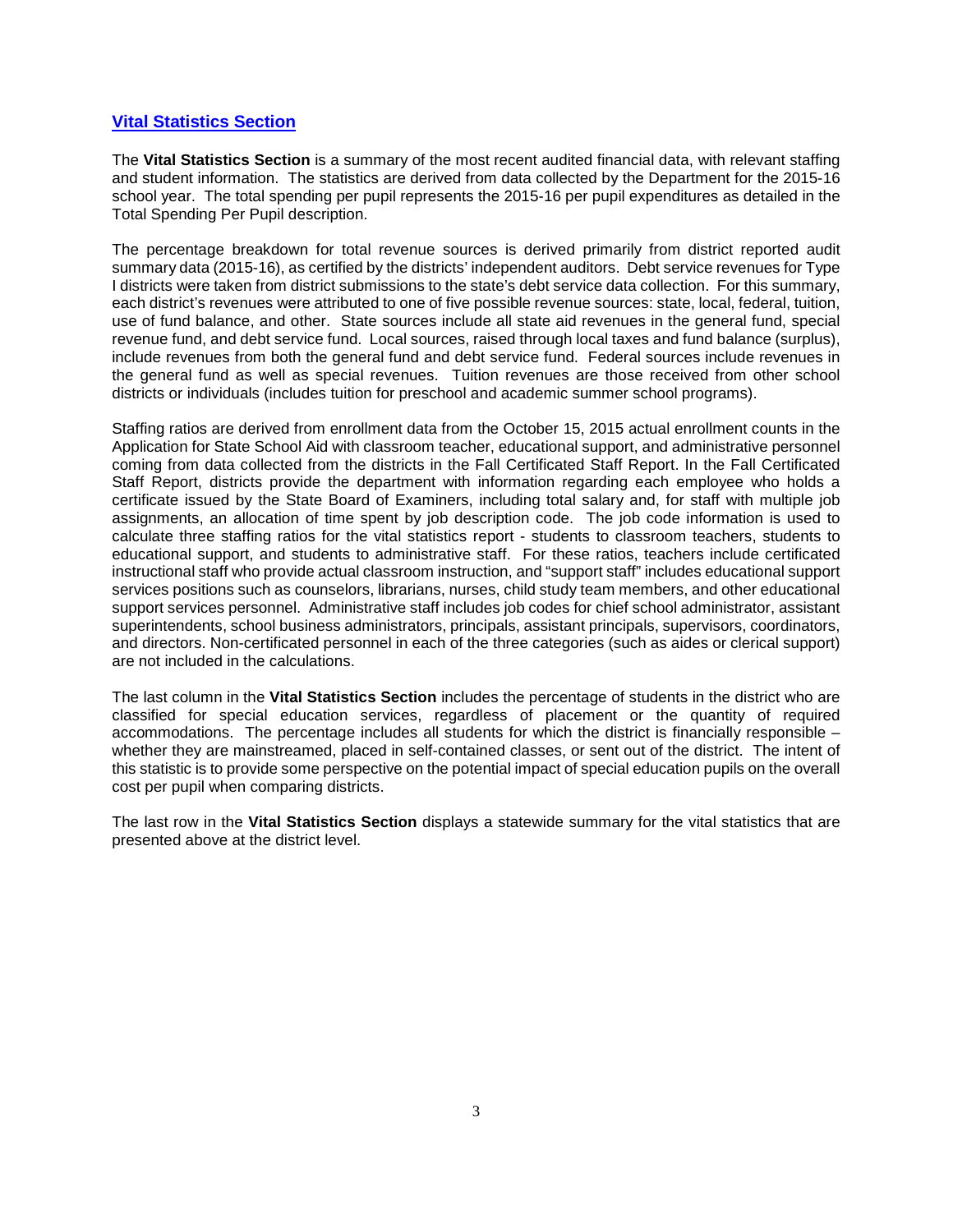# **Budgetary Per Pupil Costs**

### **Overview**

The [Budgetary](http://www.state.nj.us/education/guide/2017/ind01.shtml) Per Pupil Cost (BPP Cost) section contains the Budgetary Per Pupil Cost and its subcomponents as they are reported for districts' User Friendly Budgets (required by N.J.S.A.18A:22-8.a). While these costs do not provide an exhaustive picture of the cost for educating all students, they do allow school administrators and citizens to compare specific measures of school district spending. Generally, the BPP measures the annual costs incurred for students educated within district schools, using local taxes and state aid. These costs are considered to be more comparable among districts, and may be useful for budget considerations. Examples of costs that are not included in the BPP are: expenditures funded by restricted grants, Teachers' Pension and Annuity Fund (TPAF), tuition payments to other districts and private schools, debt service expenditures, and principal and interest payments for the lease purchase of land and buildings. Consistent with the exclusion of tuition expenditures, the measure excludes the enrollment for students sent out of district (Indicators 1 through 13, and 15). It should also be noted that budgetary costs for non-operating districts, Educational Services Commissions, Regional Day Schools, and Jointures are not included in this document.

Three separate schedules titled "Summary of 2014-15 Actual Totals," "Summary of 2015-16 Actual Totals," and "Summary of 2016-17 Original Budgeted Totals" are included in this document to give the reader a summary of the various pieces of a district's general fund budget for each of the three years. For simplicity, only the total costs for each indicator are presented along with the enrollment data. Since the 2015-16 enrollment figures used to calculate per pupil costs in last year's Taxpayer's Guide were *projected*, and the current Budgetary cost utilizes the *actual* 2015-16 enrollment to calculate per pupil costs, a district's relative ranking and cost per pupil from the prior year's guide may have changed for 2015-16. In addition, some districts moved from one enrollment group to another. The prior year rankings for these districts are denoted as N.A (Not Applicable) because they were not included in the calculation of the prior year rankings. Items marked as N.R. (Not Reported) are also excluded from the ranking calculations because the district did not report a value.

For each of the following per pupil cost indicators, the 2014-15 and 2015-16 per pupil costs represent the total audited expenditures in the applicable categories as explained in the indicator description, divided by the average daily enrollment for the corresponding school year. The 2016-17 per pupil cost represents the total budgeted appropriations in the applicable categories divided by the total on roll pupils projected for October 2016. Each subcomponent of the budgetary cost is shown as a percentage of the total budgetary cost (Indicator 1). Similarly, indicators that include salary and benefits are shown as a percentage of the budgetary cost.

## Data Sources

**Enrollment Data:** The enrollment used to calculate the per pupil costs are from the 2014-15 and 2015-16 School Register Summaries (SRS) submitted by districts for each of those years, and the October 2015 projected enrollments included in the districts' 2016-17 annual budget certified for taxes. The data reported in the 2014-15 and 2015-16 SRS were used to calculate an average daily enrollment (ADE) for the district for the 2014-15 and 2015-16 school years, respectively. The on roll enrollment counts projected for October 2016, as reported in the districts' 2016-17 advertised budgets, were used to calculate the 2016-17 per pupil costs. Although the enrollment data are not consistent for all years, the information is the best available and is considered comparable for calculating per pupil costs. Other information regarding staffing levels and median salaries is derived from the Fall Certificated Staff Report (an annual collection of personnel demographic data).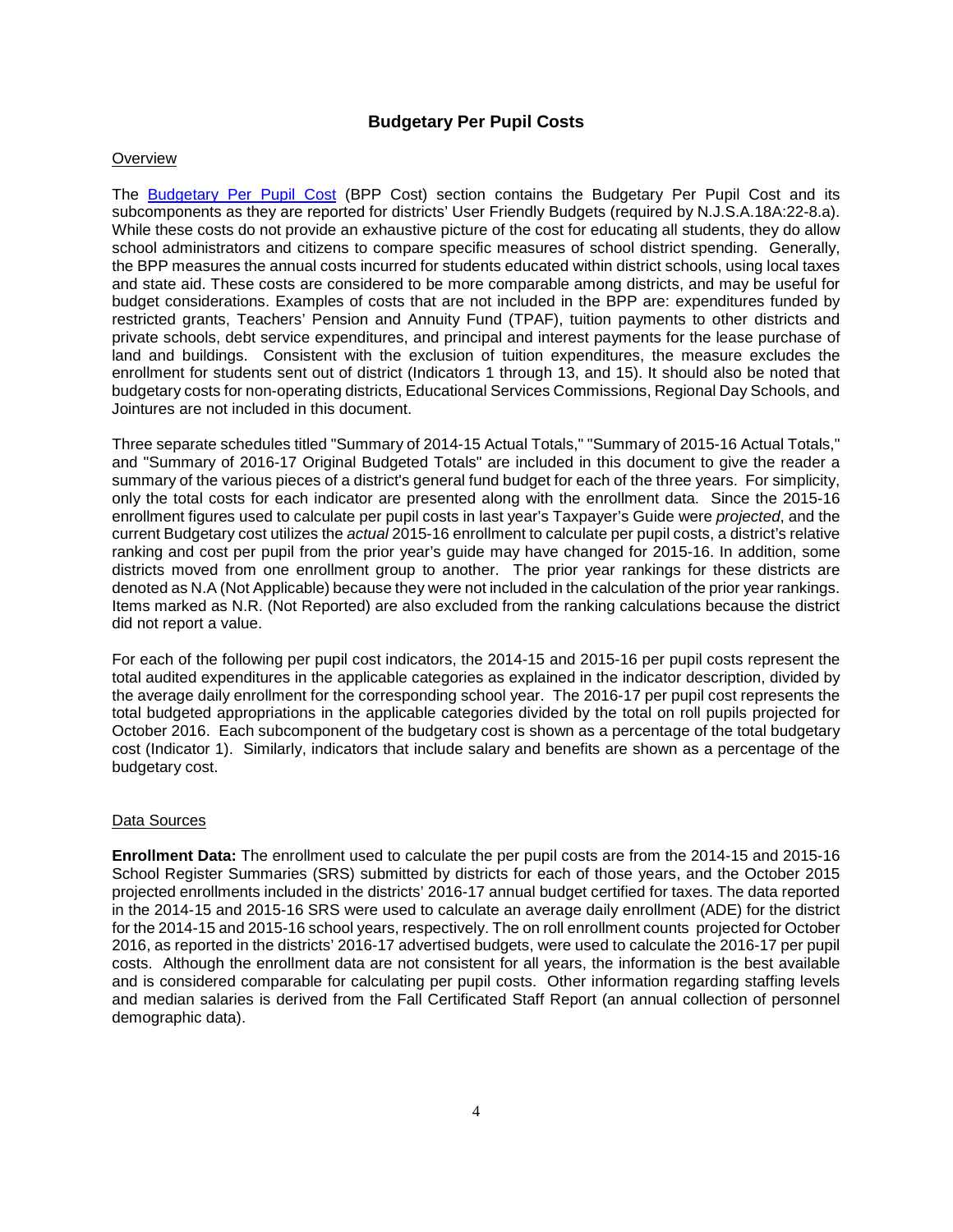**Expenditure Data**: Three years of data are presented: 2014-15 and 2015-16 actual amounts and 2016-17 budgeted amounts. The 2014-15 and 2015-16 actual expenditure data originate from the districts' Comprehensive Annual Financial Reports that were certified by the districts' public school accountants in each of those years. The 2016-17 budgeted appropriation data use the districts' original 2016-17 budgets that were certified for taxes. It does not include any subsequent transfers or changes. Districts' expenditures on preschool programs operated by the districts are also included; however, tuition paid to other providers for preschool is omitted.

It should be noted that the categorization of costs within functions is consistent with the method used by the National Center for Education Statistics. These categorizations may differ from the definitions used by both the Department and outside organizations in past years when classifying New Jersey school district expenditure data.

**Staffing Data:** The information for the staffing indicators is derived from the Fall Survey reports. The indicators differ from those published in the 2015 School Report Card in that faculty is divided between classroom teachers and educational support staff. In addition, ratios for staffing indicators use student enrollment counts as listed on the Application for State School Aid as of October 15, 2015 instead of the student enrollment counts used in the Report Card from the Fall Survey as of October 15, 2015.

# **Indicator Descriptions**

## **Indicator 1 – Budgetary [Per Pupil Cost](http://www.state.nj.us/education/guide/2017/ind01.shtml)**

The **Budgetary Per Pupil Cost** indicator is presented to allow a comparison of the costs included in a district's general and special revenue fund budgets (including early childhood aid) associated with serving students who are educated within the district's schools. The main subcomponents of this measure are shown in subsequent indicators: classroom instruction; support services (attendance and social work, health, guidance, child study team, educational media/school library services, and improvement of instruction services); administration (general, school, and business administration); operations and maintenance of facilities; food services; extra-curricular activities and community service. Current expenses are the instructional costs of regular and special programs offered to students as well as the normal operating costs of the district. The costs included in this calculation are the costs of governance, support, and instruction that are considered common to all school districts and generally are uniform among them. Examples of expenses that are part of this indicator include salaries and fringe benefits of staff, textbooks, supplies and materials, rentals, insurance, legal fees, and other purchased professional, technical, and property services. Certain items that generally are not common and uniform between districts are excluded to allow the meaningful comparison of costs. Expenses that are omitted from the calculation include: pensions paid by the state on behalf of districts, local contribution to special revenue, tuition expenditures, interest payments on the lease purchase of buildings, transportation costs, residential costs, and judgments against the school district. Also excluded from this per pupil calculation are equipment purchases, facilities acquisition and construction services, expenditures funded by restricted local, state and federal grants (other than the special revenue funds noted above), and debt service expenditures.

## **Classroom Indicators**

### **Indicator 2 – [Total Classroom Instruction](http://www.state.nj.us/education/guide/2017/ind02.shtml)**

This indicator includes all expenditures associated with direct classroom instruction for both regular and special education pupils educated within the district. It includes the salaries and allocated benefits of teachers, substitutes, and teachers' aides (other than secretarial and clerical) as well as the additional compensation paid to teachers for services such as hall monitors, detention, and lunchroom aides. Benefits are applied as a percentage of salaries and the calculation of that ratio of benefits to total salaries is shown as a separate indicator in this document. Supplies such as calculators, microscopes, textbooks, tablets, laptops, workbooks, tests, markers, paper, pencils, paints, and other classroom supplies are included.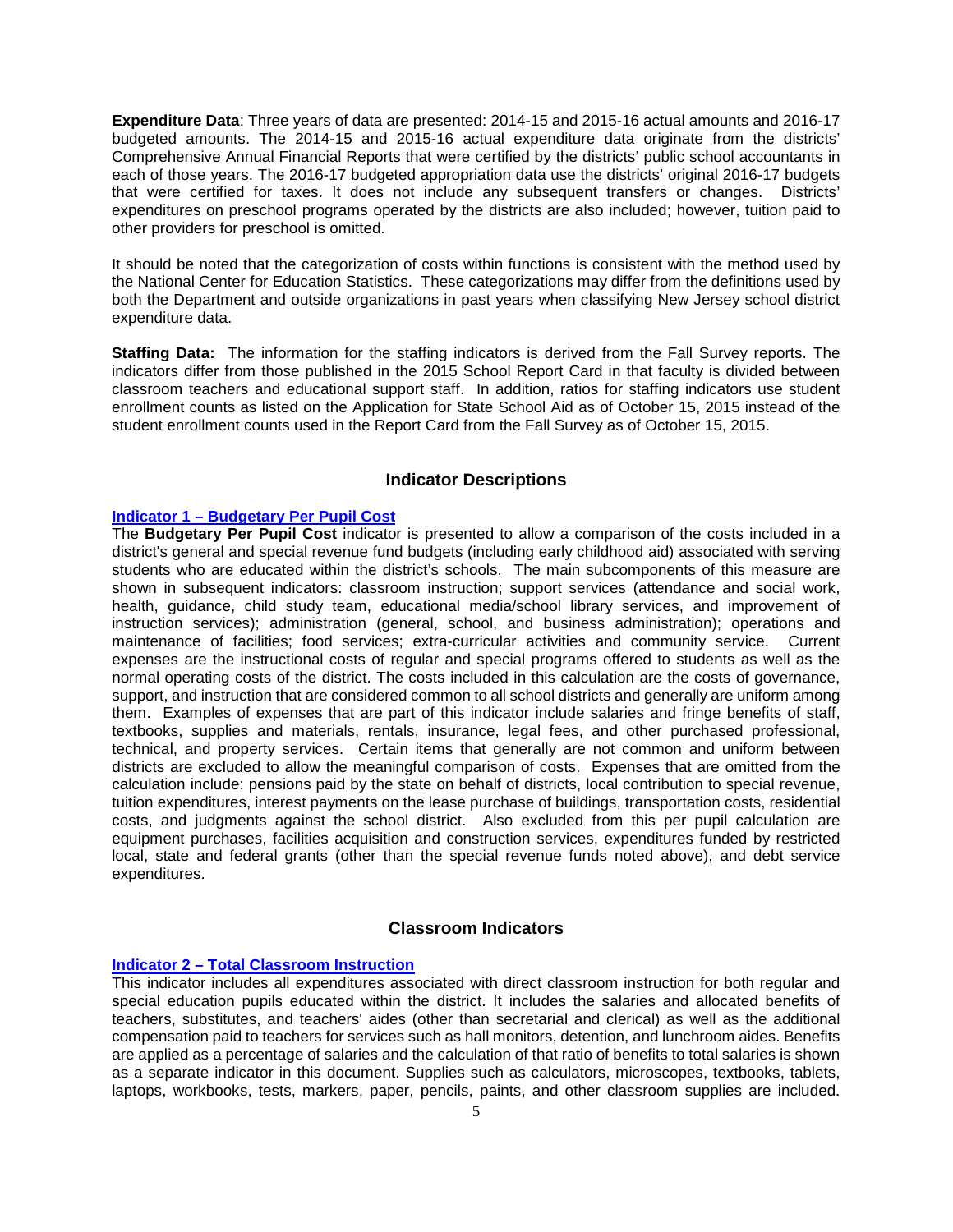Filmstrips, periodicals, videos, CDs, and other reference items for specific regular classroom use are also included. Such items used for general reference are considered part of educational media services/school library, and are included in total support services (Indicator 6). Total classroom instruction costs would also include purchased professional-educational, technical, and other services purchased for classroom use, such as amounts paid for occupational, speech, and physical therapy, assembly speakers, and standardized subject exams. The cost of the rental or lease purchase of equipment for classroom use is included in this indicator as well. The costs of co-curricular activities are excluded from this indicator, but instead are included in the total extracurricular cost indicator (Indicator 13).

## **Indicator 3 – [Classroom Salaries and Benefits](http://www.state.nj.us/education/guide/2017/ind03.shtml)**

Classroom salaries include the amounts paid to district personnel for the provision of the district's instructional programs. It does not include the administrative and support staff related to those programs. This indicator is a subcomponent of **Total Classroom Instruction**. It includes the salaries and allocated benefits of teachers, substitutes and teachers' aides (other than secretarial and clerical) as well as the additional compensation paid to teachers for services such as hall monitors, detention, and lunchroom aides. It also includes the amounts paid to district personnel as well as allocated benefits for the provision of occupational, speech, and physical therapy. Amounts paid to non-district employees for such services are considered part of the total classroom instruction cost, but are not included here since such expenditures are for purchased services rather than for salaries. Benefits are applied as a direct allocation or as a percentage of salaries, and the calculation of that ratio of benefits to total salaries is shown as a separate indicator in this document (Indicator 14).

## **Indicator 4 - [Classroom Supplies/Textbooks](http://www.state.nj.us/education/guide/2017/ind04.shtml)**

This indicator includes the cost of classroom supplies and textbooks for the district's regular and special education, basic skills, bilingual, local vocational and other instructional programs. This indicator is a subcomponent of **Total Classroom Instruction**. Supplies such as calculators, microscopes, textbooks, tablets, laptops, workbooks, tests, markers, paper, pencils, paints, and other classroom supplies are included. Filmstrips, periodicals, videos, CDs, and other reference items for specific regular classroom use are also included. Such items used for general reference are considered part of educational media services/school library and are included in the total support services per pupil cost (Indicator 6).

## **Indicator 5 - [Classroom Purchased Services/Other Costs](http://www.state.nj.us/education/guide/2017/ind05.shtml)**

This indicator includes the expenditures other than salaries, benefits, and cost of classroom supplies and textbooks associated with the direct classroom instruction for the district's regular and special education pupils as well as those related to a district's basic skills, bilingual, local vocational, and other instructional programs. This indicator is a subcomponent of **Total Classroom Instruction**. Total classroom purchased services/other costs would include professional-educational, technical and other services purchased for classroom use, such as amounts paid to non-district employees for occupational, speech, and physical therapy, assembly speakers, and standardized subject exams. Costs for the rental or lease purchase of equipment for classroom use are also included here, as are dues and fees for teachers' membership in professional and other organizations related to these activities.

# **Educational Support Indicators**

## **Indicator 6 - [Total Support Services](http://www.state.nj.us/education/guide/2017/ind06.shtml)**

This indicator includes expenditures considered student support services under the National Center for Education Statistics (NCES) definition - services supplemental to the teaching process that are designed to assess and improve students' well-being. It also includes expenditures for activities associated with assisting the instructional staff with the content and process of providing learning experiences. Attendance, social work, health and guidance services, educational media/school library services and child study team services are student support services under the NCES definition. This area also includes the costs associated with physical and mental health services that are not direct instruction, but are nevertheless provided to students, such as supervision of health services, health appraisal (including screening for vision, communicable diseases, and hearing deficiencies), screening for psychiatric services, periodic health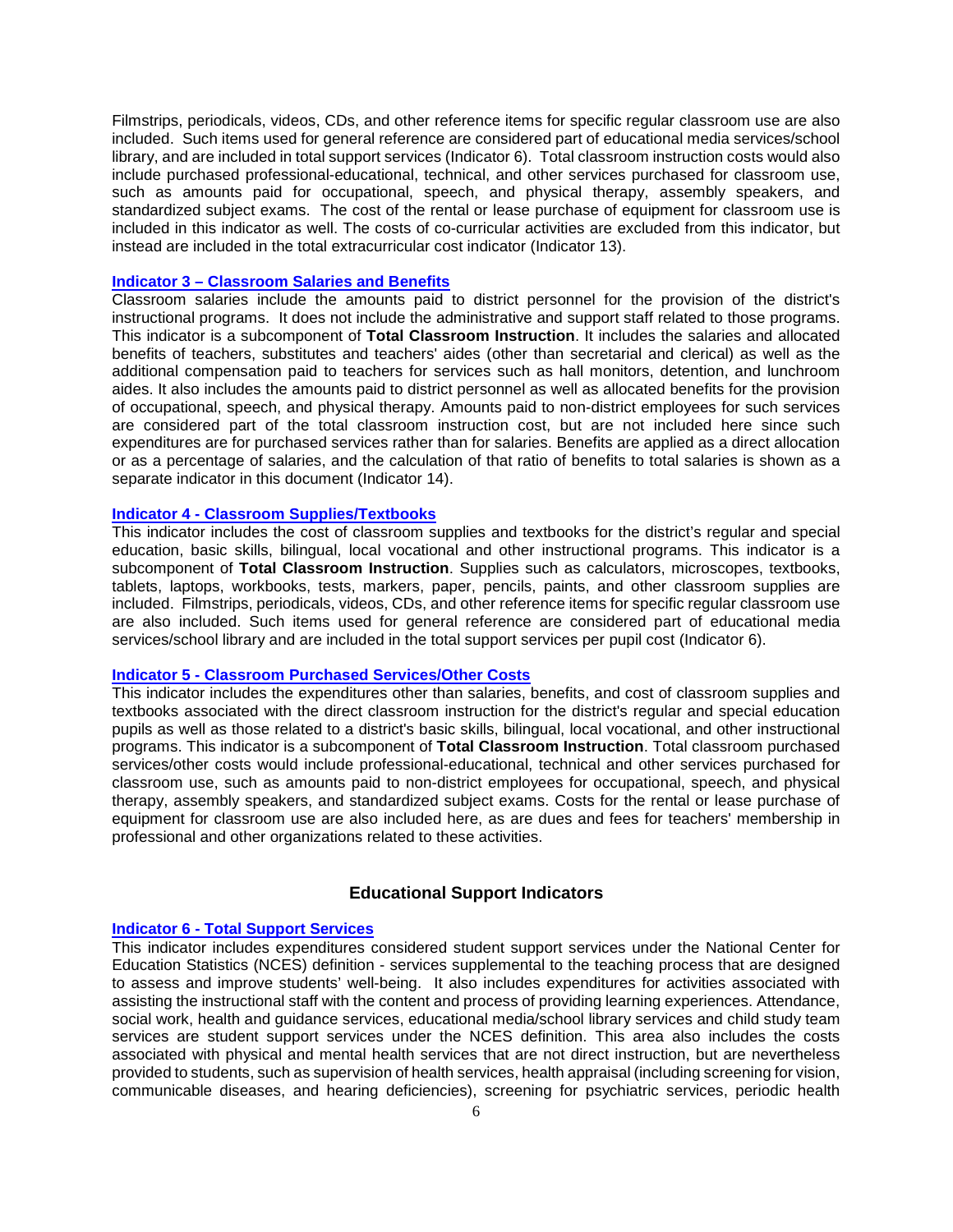examinations, emergency injury and illness care, dental services, nursing services, and communications with parents and medical officials. The expenditures of the guidance office includes counseling, record maintenance, and placement services. The costs for the child study team include salaries and benefits for members related to the development and evaluation of student individualized education programs (IEPs). Services provided as a result of IEPs are considered instructional costs and are included in the appropriate classroom instruction indicators. The school library services include books repairs, audiovisual services, educational television services, and computer assisted instruction services. The actual provision of computer assisted instruction is considered classroom instruction.

Other expenditures included under Total Support Services include the costs for improvement of instruction services and staff training, as well as expenditures for the following supplies and materials: curricular books and periodicals, films, filmstrips, transparencies, tapes, TV programs, tape recordings, videos, CDs, software, reference books, general use books and periodicals for use by staff but not for classroom instruction, and forms, office supplies, and other supplies used to perform these functions. Total support services would also include the rental or lease purchase of equipment related to these services and the travel of these staff as well as the costs of their dues and fees for membership in professional or other organizations related to these activities. Total support services would include the full-time, part-time, and prorated salaries and allocated benefits of all employees performing the aforementioned activities, both professional and administrative, as well as amounts paid to non-district personnel performing those services. Benefits are applied as a direct allocation or as a percentage of salaries, and the calculation of that ratio of benefits to total salaries is shown as a separate indicator in this document (Indicator 14). Excluded are amounts paid for residential costs associated with out of district student placements.

# **Indicator 7 - [Salaries and Benefits for Support Services](http://www.state.nj.us/education/guide/2017/ind07.shtml)**

Support services salaries includes the amounts paid to district personnel for the provision of services related to attendance and social work services, health services, guidance services, professional development, and any other activities supplemental to the teaching process that are designed to assess and improve the wellbeing of students as well as the salaries of child study team members and educational media/school library staff. This indicator is a subcomponent of **Total Support Services**. It includes the full-time, part-time and prorated salaries of attendance officers, social workers, doctors, and nurses, child study team members and their related secretarial and clerical staff. It also includes school library staff, audiovisual staff, educational television staff, staff engaged in the development of computer-assisted instruction, and the related secretarial and clerical staff for these activities. Amounts paid to non-district employees for such services are considered part of the total student support services cost, but are not included here since such expenditures are for purchased services rather than for salaries. Benefits are applied as a direct allocation or as a percentage of salaries, and the calculation of that ratio of benefits to total salaries is shown as a separate indicator in this document (Indicator 14).

## **Administration Indicators**

#### **Indicator 8 - [Total Administration](http://www.state.nj.us/education/guide/2017/ind08.shtml)**

This indicator includes the expenditures related to general administration, school administration, and business and other support services, both business and central. Total administration includes the costs associated with the activities concerned with establishing and administering policy for operating the district, the costs associated with the overall administrative responsibility for the individual schools within the district, and business support services and central support services such as research and development, planning, evaluation, information services, data processing services, and staff services. Included here would be the board of education services and executive administration services such as the superintendent, assistant superintendents, board secretary/business administrator, and treasurer of school moneys. Also included in the definition of administration are the activities performed by the principal, assistant principals, and other assistants while they supervise operation of the school, evaluate staff members, supervise and maintain school records, and coordinate instructional activities. The activities of department heads and the work of clerical staff in support of teaching and administrative duties are also included. Total administration would include the full-time, part-time, and prorated salaries and allocated benefits of all employees performing the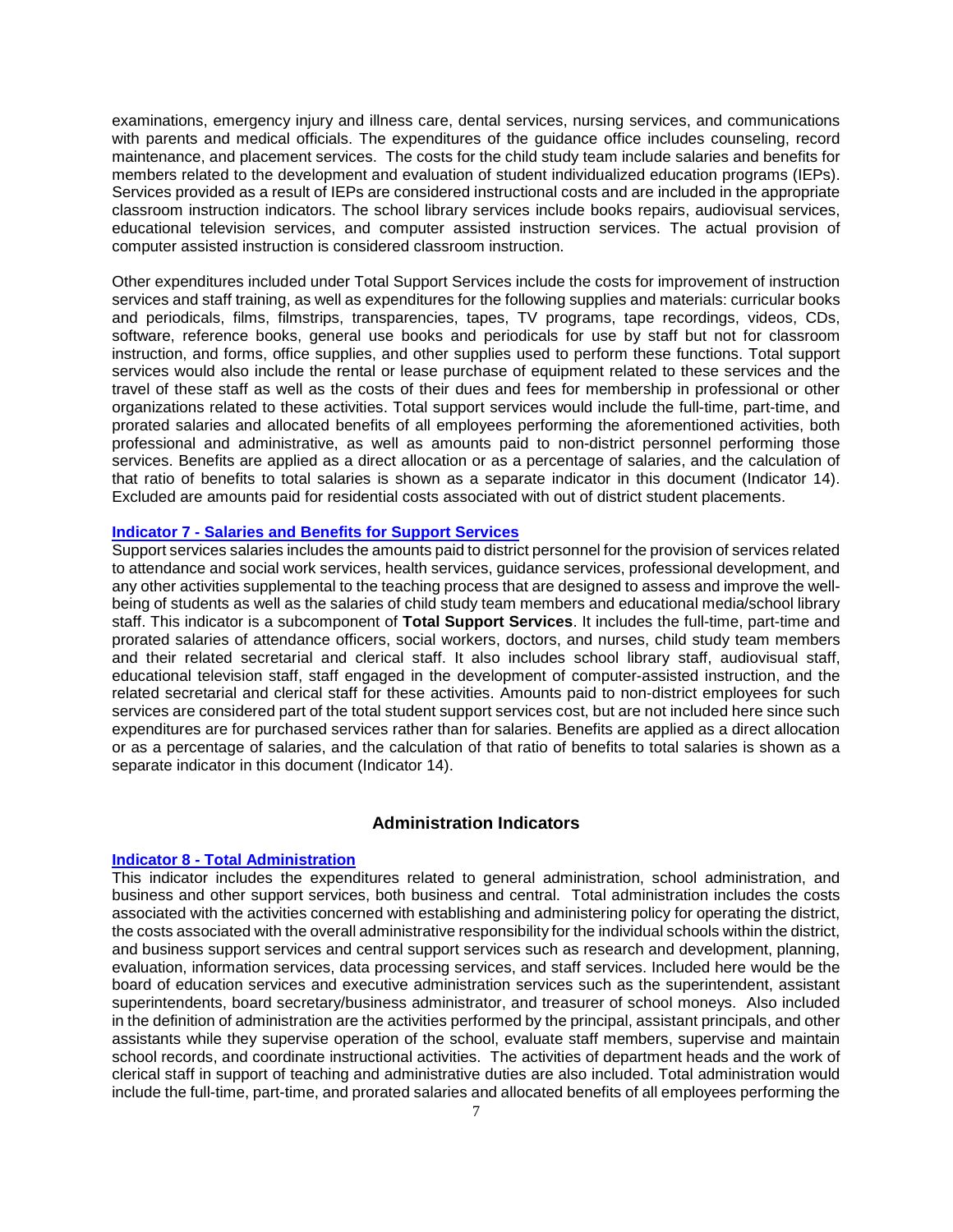aforementioned activities, both professional and administrative as well as amounts paid to non-district personnel performing those services. Benefits are applied as a direct allocation or as a percentage of salaries, and the calculation of that ratio of benefits to total salaries is shown in Indicator 14. Purchased professional services such as legal services, outside auditors, bond-paying agents, election services, staff relations and negotiation services, curriculum developers, workshop presenters, and other consultants are also included in total administration. The district-wide costs for telephone and communication services, including expenses for postage equipment rental and postage are included here. Total administration includes the cost of forms, office supplies, and other supplies used to perform these functions. It would also include the rental or lease purchase of equipment related to these services, outside workshop fees and the travel of these staff as well as the costs of their dues and fees for membership in professional or other organizations related to these activities, including a school board association.

## **Indicator 8A – [Legal Services](http://www.state.nj.us/education/guide/2017/ind08a.shtml)**

This indicator was established to provide data for the comparison between districts' and charter school costs for professional legal services as required by N.J.A.C. 6A:23A-5.2(a)3 and N.J.A.C. 6A:23A-22.6(a)3, respectively. The indicator is a subcomponent of **Total Administration**. It includes the salaries and benefits for legal services provided by district employees, where benefits are applied as a direct allocation or as a percentage of salaries (the calculation of that ratio of benefits to total salaries is shown as a separate indicator in this document). The costs for legal services provided by non-district employees through purchased professional services are also included in this subtotal. It should be noted that this indicator includes general fund legal fees only. Excluded are capital outlay legal services (since these are related to projects that are one-time costs) and judgments against the district (since these are not professional services).

#### **Indicator 9 - [Administration Salaries and Benefits](http://www.state.nj.us/education/guide/2017/ind09.shtml)**

Administration salaries includes the amounts paid to district personnel for the provision of services related to general administration, school administration, and business and other support services. This indicator is a subcomponent of **Total Administration** and includes the full-time, part-time and prorated salaries of superintendents, assistant superintendents and other general administrators, board secretaries/school business administrators and other business and central office staff, principals, assistant principals, department chairpersons, and the related secretarial and clerical staff for these activities. Amounts paid to non-district employees for such services are considered part of the total administration cost, but are not included here since such expenditures are for purchased services rather than for salaries. Benefits are applied as a direct allocation or as a percentage of salaries, and the calculation of that ratio of benefits to total salaries is shown in Indicator 14.

#### **Operations and Maintenance Indicators**

#### **Indicator 10 - [Total Operations and Maintenance of Plant](http://www.state.nj.us/education/guide/2017/ind10.shtml)**

This indicator includes all expenditures associated with keeping the physical plant open, comfortable, and safe for use, and keeping the grounds, buildings, and equipment in effective working condition. These include the activities of maintaining safety in buildings, on the grounds, and in the vicinity of schools, including the cost of providing security. Remodeling costs are considered part of the district's facilities acquisition and construction services budget and are not included here. Total operations and maintenance of plant services includes the salaries and allocated benefits of staff, both professional and administrative, responsible for operation and maintenance supervision, operations (heating, lighting, ventilating, repairing and replacing of facilities and equipment), the care and upkeep of grounds and equipment, vehicle operation and maintenance other than student transportation, and security staff. Benefits are applied as a direct allocation or as a percentage of salaries, and the calculation of that ratio of benefits to total salaries is shown in Indicator 14. Total operations and maintenance of plant services would include purchased professional and technical services for the aforementioned activities such as garbage disposal services, snow plowing services, custodial services, and lawn care as well as contracts and agreements covering the upkeep of buildings and equipment. Also included here would be equipment and vehicle rentals or lease purchases for operation and maintenance, energy (heat, gas and electric) costs, property insurance, and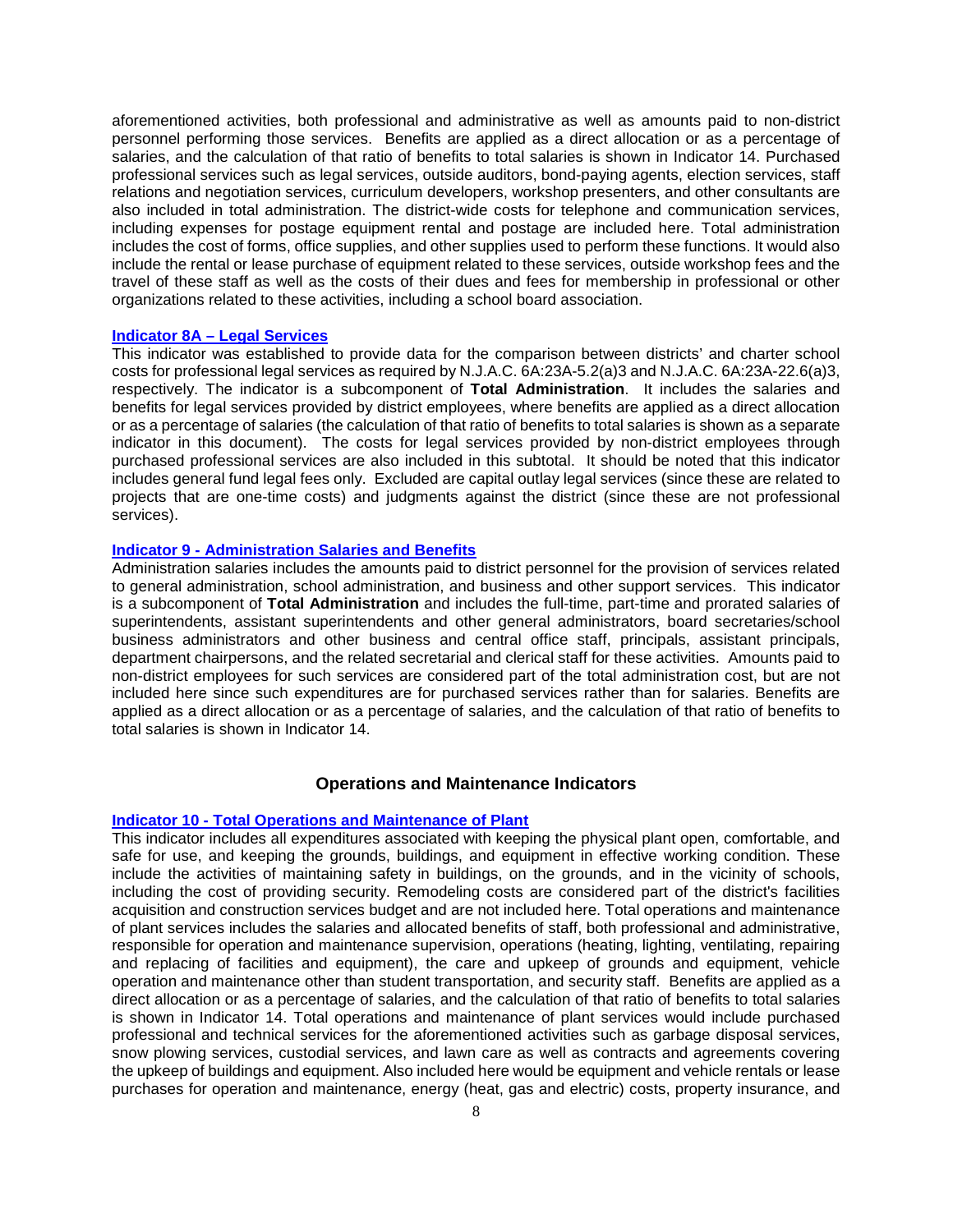utility services such as water and sewage. Total operations and maintenance of plant would also include the general supplies for this function's staff as well as their travel costs and dues and fees for membership in professional and other organizations.

### **Indicator 11 - [Salaries and Benefits for Operations and Maintenance of Plant](http://www.state.nj.us/education/guide/2017/ind11.shtml)**

Operations and maintenance of plant services salaries includes the amounts paid to district personnel for the provision of services related to keeping the physical plant open, comfortable, and safe for use, and keeping the grounds, buildings, and equipment in effective working condition. These include the activities of maintaining safety in buildings, on the grounds, and in the vicinity of schools, including the cost of providing security. This indicator is a subcomponent of **Total Operations and Maintenance of Plant**. It includes the full-time, part-time, and prorated salaries and allocated benefits of operation and maintenance personnel, both professional and administrative. Operation and maintenance staff include those responsible for operation and maintenance supervision, operations (heating, lighting, ventilating, repairing and replacing of facilities and equipment), staff for care and upkeep of grounds and equipment, vehicle operation and maintenance other than student transportation, and security services staff. This would include employees hired as hall monitors, playground aides, and lunchroom aides. The additional amounts paid to teachers for such services are reported as teachers' salaries and are included in classroom instruction. Amounts paid to non-district employees for such services are considered part of the total operations and maintenance of plant cost, but are not included here since such expenditures are for purchased services rather than for salaries. Benefits are applied as a direct allocation or as a percentage of salaries, and the calculation of that ratio of benefits to total salaries is shown in Indicator 14.

## **Other Cost Indicators**

# **Indicator 12 - [Board Contributions to the Food Service Program](http://www.state.nj.us/education/guide/2017/ind12.shtml)**

This indicator includes the board's share of expenditures for the district's food service program. It represents the portion of the food service program that is not financed through user fees charged or reimbursements received from the state and federal governments. The full cost of the operations of the food service program is not included here, only the board's contribution to cover a program deficit.

#### **Indicator 13 - [Extracurricular Costs](http://www.state.nj.us/education/guide/2017/ind13.shtml)**

This indicator includes the amounts associated with board-sponsored athletics and co-curricular activities such as entertainment, publications, clubs, band, and orchestra. It includes the amounts paid to staff to serve as advisors for these activities as well any amounts paid to outside doctors for sports physicals or officials along with any equipment rentals or lease purchases and supplies related to these activities. This would also include any board contributions to cover the deficits of student activity and athletic funds that are not under the district's control.

#### **Indicator 14 - [Personal Services -](http://www.state.nj.us/education/guide/2017/ind14.shtml) Employee Benefits**

**Personal Services - Employee Benefits** includes the amounts paid by the district on behalf of its employees in addition to salary amounts. Employee benefits include fringe benefits such as group life insurance, medical insurance, the employer share of social security contributions for certain employees, regular employer contributions to the Public Employees Retirement System, tuition reimbursement, unemployment compensation, workers' compensation, and lump sum payments for unused sick time upon employee retirement. It does not include the amount of employer social security and pension contributions related to Teachers' Pension and Annuity Fund members since these, by law, are paid by the state on behalf of the district. It also excludes the additional pension contributions related to any early retirement incentive plan option taken by the district.

This indicator shows the calculation of the rate of employee benefits to total salaries. Since the 1997-98 budget, districts have had the opportunity to allocate benefits directly to cost centers (i.e. classroom instruction, administration), although this is not required. Therefore, districts may apply benefits either directly to cost centers, or by allocating unallocated costs based on the salaries reported for each cost center. This indicator is included in the TGES for information purposes only and is not ranked.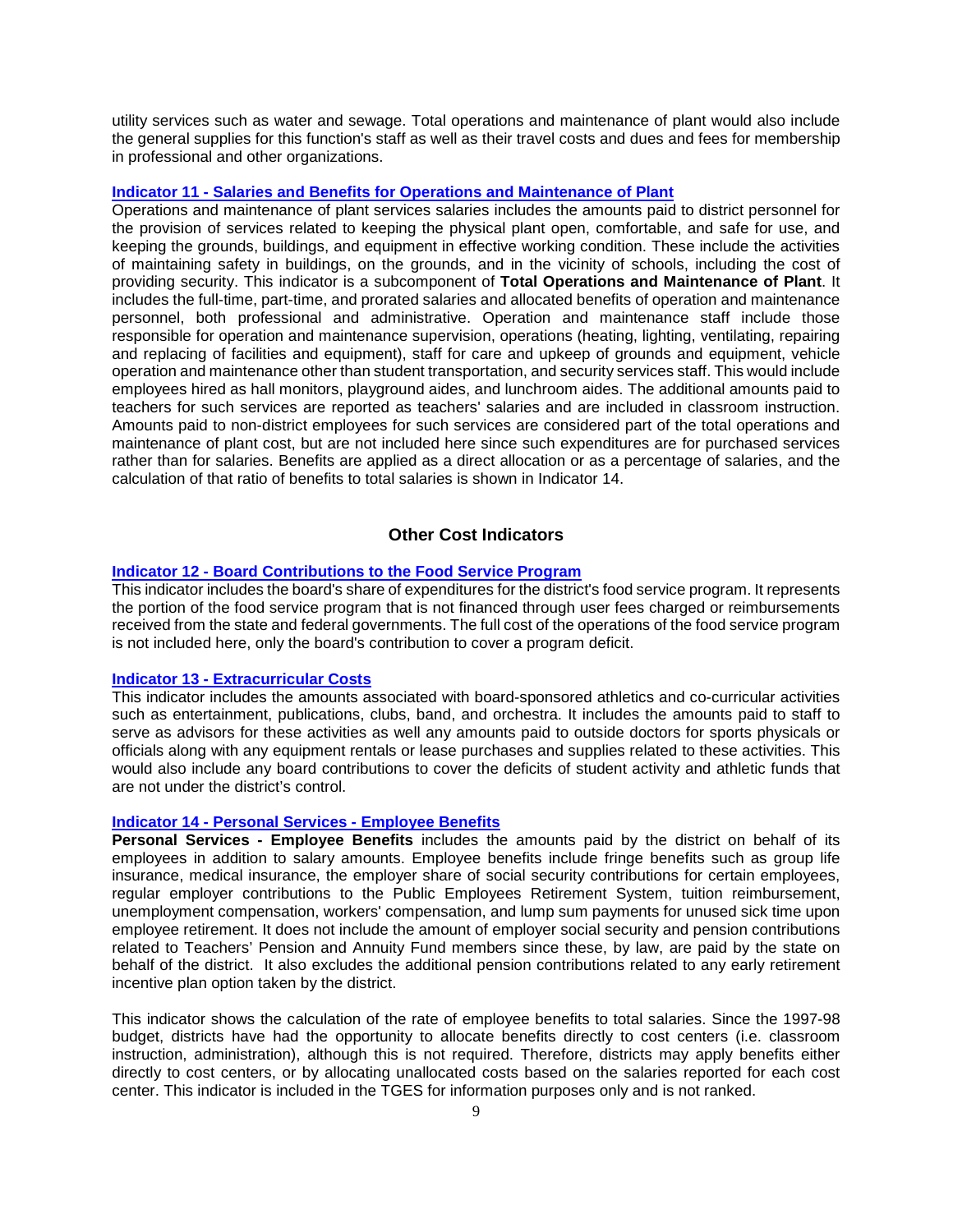#### **Indicator 15 - [Total Equipment Cost](http://www.state.nj.us/education/guide/2017/ind15.shtml)**

This indicator includes all purchases of items meeting the definition of equipment, whether for instructional or non-instructional purposes. Equipment would include computers, interactive white boards, machinery, tools, trucks, cars, buses, furniture, and furnishings. One of the qualifiers for the classification of an item as equipment is that its individual unit cost must exceed \$2,000. If it does not meet the \$2,000 test, it is classified as a supply item. This is not a subcomponent of the budgetary per pupil cost indicator included in this document. It is presented to show equipment purchase patterns over the past three years that generally are not comparable from year to year. This indicator is included in this document for information purposes and is not ranked.

## **Staffing Indicators**

## **Indicator 16 - [Ratio of Students to Classroom Teachers and Median Classroom Teacher Salary](http://www.state.nj.us/education/guide/2017/ind16.shtml)**

The **Ratio of Students to Classroom Teachers and Median Salary** indicator uses information provided by school districts in the Department's Certificated Staff Report data collection. Districts provide the Department with information regarding each employee who holds a certificate issued by the State Board of Examiners, including an allocation of their time spent in each job description and total salary paid. These are used to calculate the full-time equivalent (FTE) of certificated staff to establish a ratio of students to classroom teachers. The ratio of students to classroom teachers represents the total FTE for the above certificated positions divided by the student enrollments reported in the Application for State School Aid for the applicable year. The ratios are ranked in descending order, and the median salaries are ranked in ascending order.

## **Indicator 17 - [Ratio of Students to Educational Support Personnel and Median Salary](http://www.state.nj.us/education/guide/2017/ind17.shtml)**

The **Ratio of Students to Educational Support Personnel and Median Salary** indicator uses information provided by school districts in the Certificated Staff Report. Districts provide the Department with information regarding each employee who holds a certificate issued by the State Board of Examiners, including an allocation of their time spent in each job description and total salary paid. Educational support services positions include job codes for counselors, librarians, nurses, child study team members, and other educational support services personnel. These are used to calculate the full-time equivalent (FTE) of certificated staff to establish a ratio of students to educational support personnel. The ratio of students to educational support personnel represents the total FTE for the above certificated positions divided by the student enrollments reported in the Application for State School Aid for the applicable year. The ratios are ranked in descending order, and the median salaries are ranked in ascending order.

#### **Indicator 18 - [Ratio of Students to Administrative Personnel and Median Salary](http://www.state.nj.us/education/guide/2017/ind18.shtml)**

The **Ratio of Students to Administrative Personnel and Median Salary** indicator uses information provided by school districts in the Certificated Staff Report. Districts provide the Department with information regarding each employee who holds a certificate issued by the State Board of Examiners, including an allocation of their time spent in each job description and total salary paid. Administrative staff includes the job codes for chief school administrator, assistant superintendents, school business administrator, principals, assistant principals, supervisors, coordinators, and directors. Non-certificated administrative personnel are not included. The data is used to calculate the full-time equivalent (FTE) of certificated staff to establish a ratio of students to administrative personnel. The ratio of students to administrative personnel represents the total FTE for the above listed certificated positions divided by the student enrollments reported in the Application for State School Aid for the applicable year. The ratios are ranked in descending order, and the median salaries are ranked in ascending order.

## **Indicator 19 - [Ratio of Faculty to Administrative Personnel](http://www.state.nj.us/education/guide/2017/ind19.shtml)**

The **Ratio of Faculty to Administrative Personnel** indicator uses information provided by school districts in the Certificated Staff Report. Districts provide the Department with information regarding each employee who holds a certificate issued by the State Board of Examiners, including an allocation of their time spent in each job description and total salary paid. The job code information provided was used to calculate the ratio of faculty staff to administrative personnel. Faculty includes both certificated instructional staff and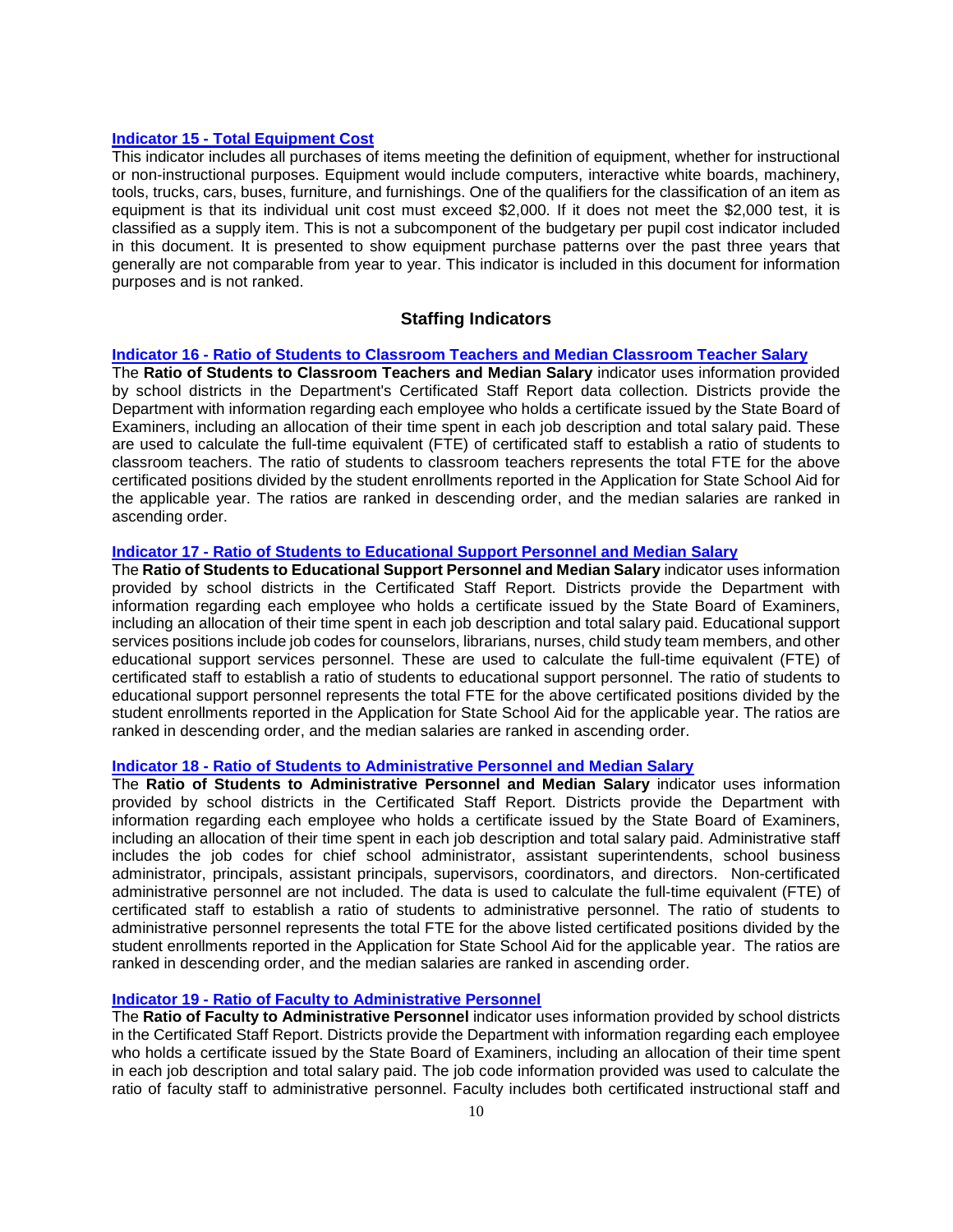educational support services positions. Instructional staff includes job codes for actual classroom instruction. Administrative staff calculations include job codes for chief school administrators, assistant superintendents, school business administrators, principals, assistant principals, supervisors, coordinators, and directors. Non-certificated personnel such as aides or clerical support in each of the three categories are not included in the calculations. The ratio of faculty to administrative personnel indicator represents the total FTE for the above listed certificated positions defined as faculty divided by the total FTE for the above listed certificated positions defined as administrative. The ratios are ranked in descending order.

It should be noted that the median salary data contained in Indicators 16, 17 and 18 do not directly correspond with the district's annual budget statement. The budget lines for salaries include amounts budgeted for certificated staff as well as amounts budgeted for substitute teachers and non-certificated staff members. Another difference that should be considered is that the budget amounts are estimates of dollars that will be needed for that year whereas the Certificated Staff Report data is for the actual employees of the district as of a point in time (October 15 of each year). The ratios are ranked in descending order.

## **Additional Data**

## **Indicator 20 - [Comparison of Budgeted General Fund Balance vs. Actual \(Used\) or Generated](http://www.state.nj.us/education/guide/2017/ind20.shtml)**

This indicator presents data for the 2014-15 and 2015-16 school years showing the general fund balance appropriated in the original budgets and the actual amount of general fund balance used or generated during the same year based on the information reported in the school districts' Comprehensive Annual Financial Reports (CAFRs). A negative amount in the actual column indicates the district used fund balance to support district operations in that year. A positive amount in the actual column indicates the district generated additional fund balance during that year.

# **Indicator 21 - [General Fund Excess](http://www.state.nj.us/education/guide/2017/ind21.shtml) Surplus**

This indicator shows the district's excess surplus as defined in N.J.S.A. 18A:7F-7: the undesignated general fund balance in excess of 2% for regular districts and 6% for county vocational districts. Excess surplus at June 30, 2015 is required to be budgeted in 2016-17. Excess surplus at June 30, 2016 is required to be budgeted in 2017-18.

# **[Summary of Budgetary Per Pupil Indicators –](http://www.state.nj.us/education/guide/2017/sum.shtml) 2014-15 and 2015-16 Actual and 2016-17 Budgetary**

As explained in the introduction, when determining the costs to be included in the budgetary per pupil calculations presented as indicators, the department gave careful consideration to which per pupil calculations would be meaningful to the reader and what costs may bias the comparison between districts. Only those costs that are considered similar among districts are included in the budgetary per pupil calculations. These schedules provide the detail of those per pupil calculations made based on the district's 2014-15 actual general fund and selected special revenue expenditures, the district's 2015-16 actual general fund and selected special revenue expenditures, and the 2016-17 budgeted general fund and selected special revenue expenditure. It also presents the average daily enrollment (ADE) that was used as the divisor for the 2014-15 and 2015-16 calculations as well as the 2016-17 estimated enrollments used in the 2016-17 calculations. Examples of excluded items are amounts budgeted for tuition payments to other districts and private schools, the transportation of students, interest and principal payments for the lease purchase of land and buildings, residential costs, capital projects funded from sources other than bond referendums, and the instructional and support services costs of the districts' special schools.